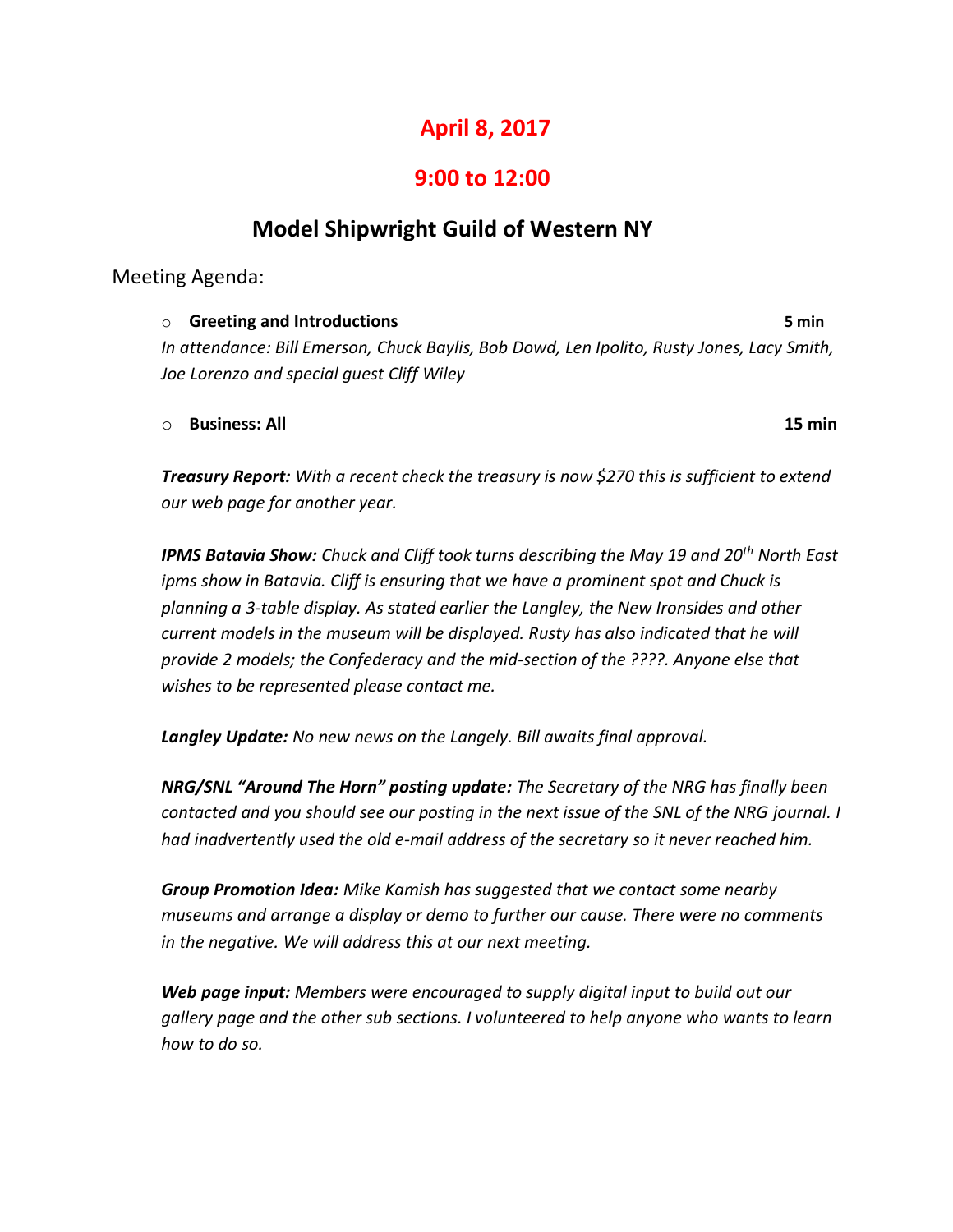#### o Cutter Cheerful: Rusty Jones 30 min

*Rusty had the group's full attention with his splendid model of The Cutter Cheerful. I understand he basically bought the plans and some deck elements to build this mostly scratch model. It is an impressive model and his skills are equally evident. He explained its construction technique and how it differs from the kits of others. The picture below depicts the model in boxwood hull and deck appointments and a beautiful deck treatment in holly. His deck treatment differs from the plans and shows what is believed a more accurate representation of the original. Look closely at the bow area to see the perfect fitting of the deck planks in the second picture!*

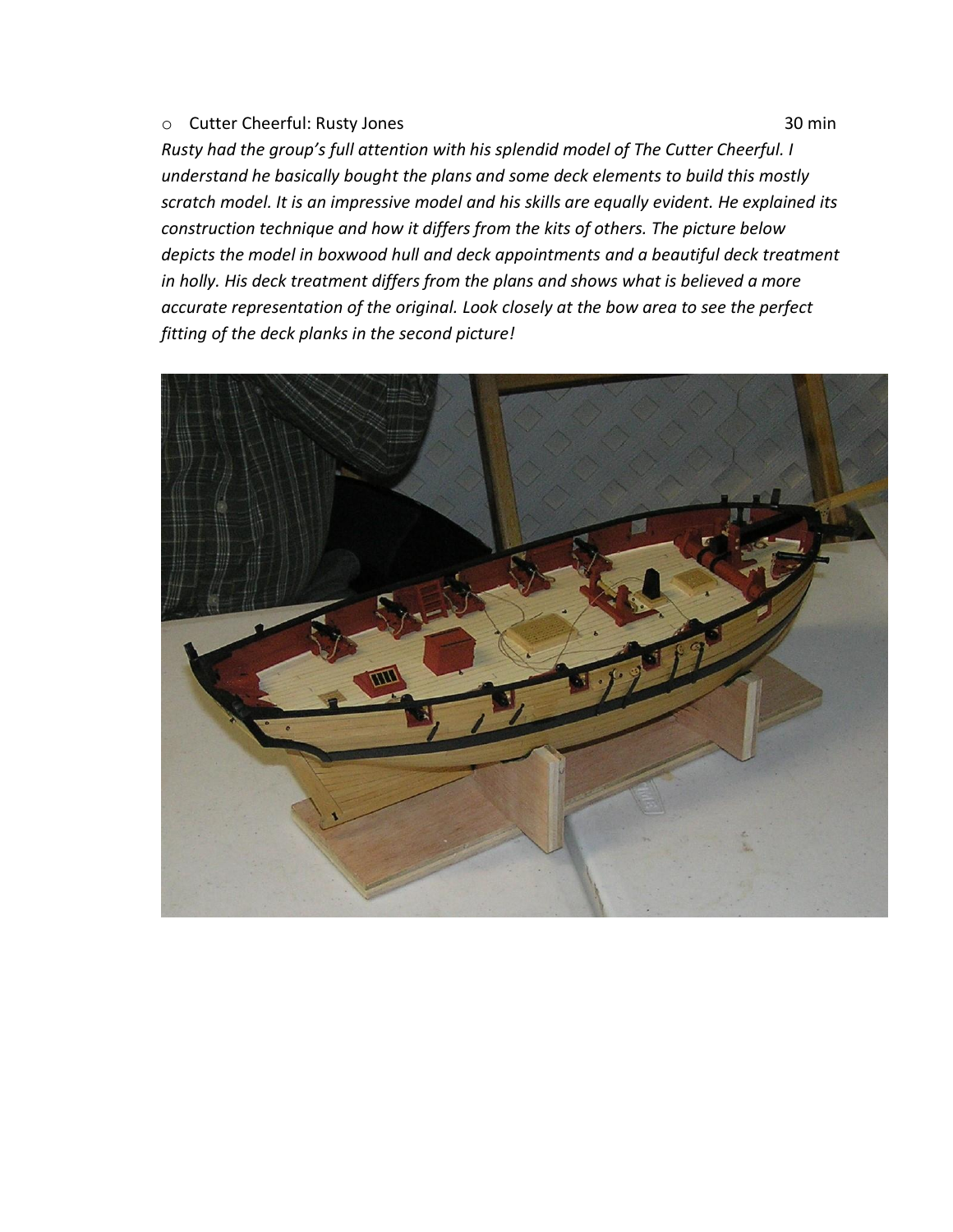

o Making Realistic Sails: Tim Igoe 30 min *This was not covered as Tim was out sick. He wishes to present this at our next meeting.*

#### o **Building Jigs and Fixtures: Lacy Smith, Joe Lorenzo 30min**

*Lacy was not prepared to speak to his jig as he isn't happy with its use making round tapered items. He has perfected the hex shaping and will work on bringing it in at the next meeting. However Lacy did show us his perfected method of rigging yards. He has been troubled by the appearance of the ropes dangling from a yard arm and so he has developed a twisted iron wire method to suspend the ropes. In this manner his method is definitely more satisfying.*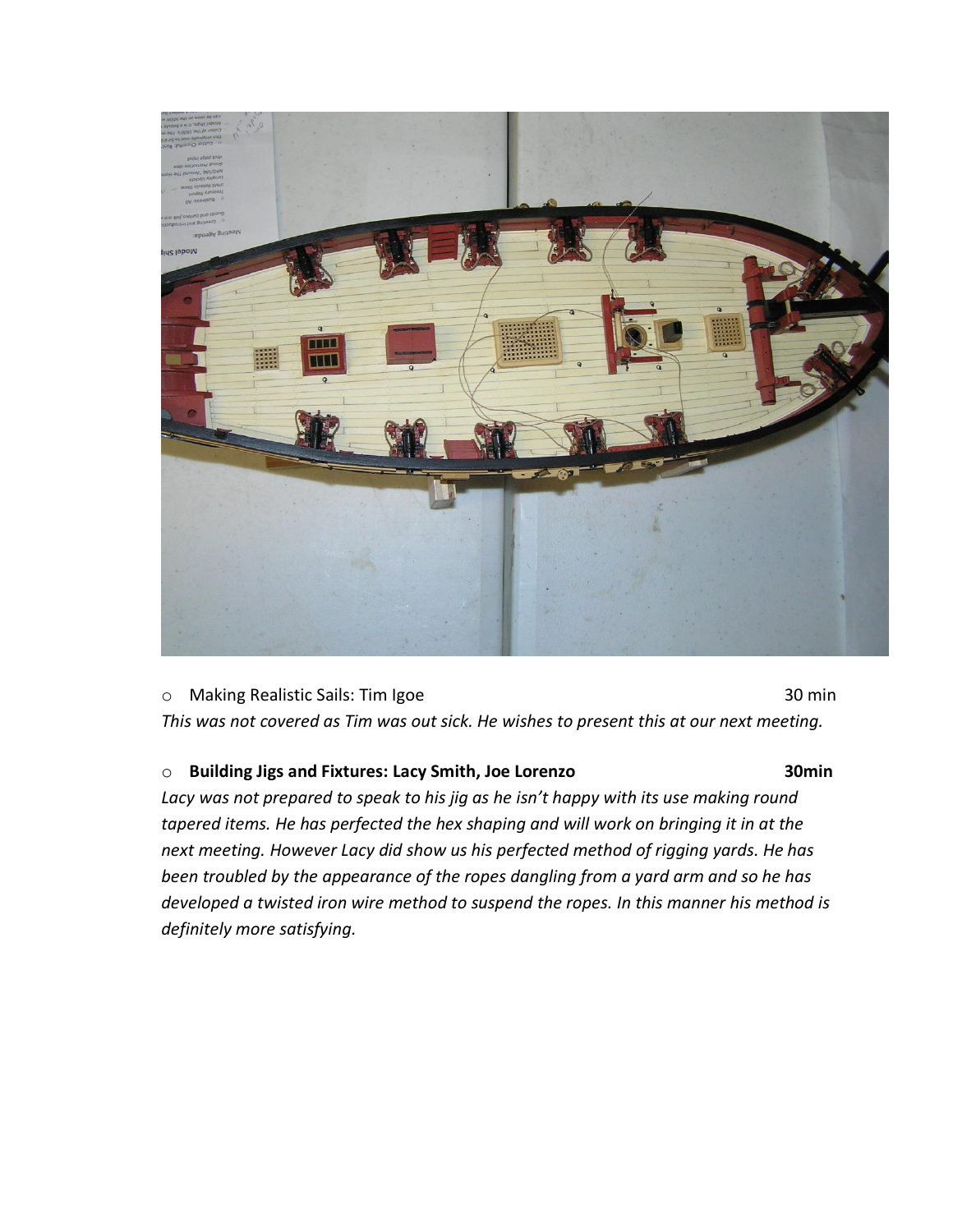

*Joe had a presentation prepared but an application on his laptop did not enable its view. It was talked through and the actual jig was shown. The presentation PDF is attached for your viewing. A drawing of the jig and parts list will be created and placed in the form of a Shop Note on our web site.*

*Joe also showed his cutoff sled and that too will be put our web site under Shop Notes.*

*The plank bending tool will be discussed at our next meeting.*

o **The Robbe Atlantis Project: Joe Lorenzo 20min** *The same application was used for the Robbe Atlantis coverage and unfortunately the application was not supported on the laptop. This will be covered at the May meeting.*

o Next Meeting 5min